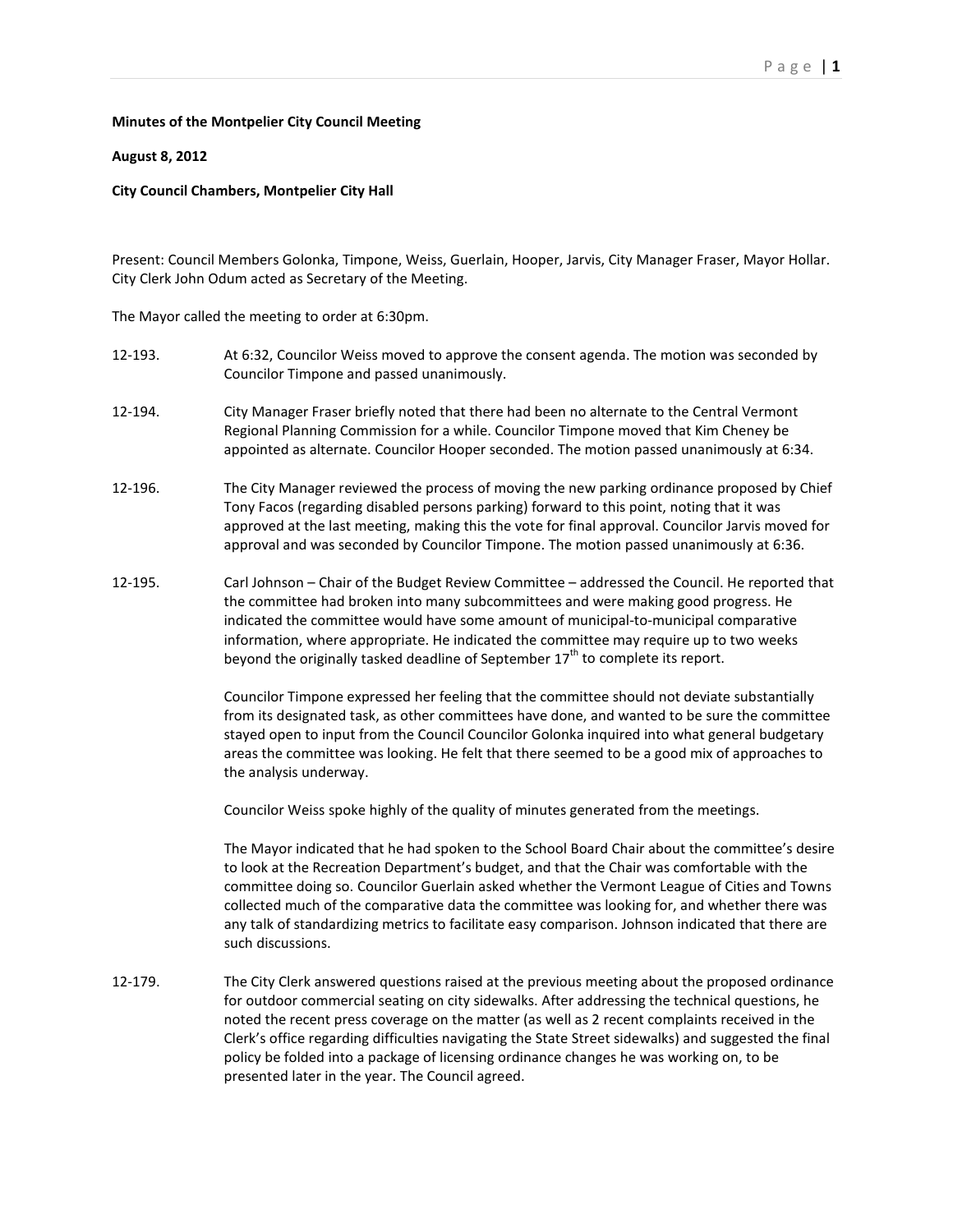| 12-198. | Councilor Weiss spoke in support of forming a Charter Review Committee, and could be tasked<br>to analyze items to be deleted, amended or added, as per the language used in the Goals. The<br>City Manager suggested a committee of seven, and Councilor Weiss amended his<br>recommendation that the Council approve formation of a committee not to exceed seven<br>Montpelier residents and direct staff to advertise for interested potential committee members.<br>Councilor Weiss hoped the committee could provide the legislature with proposed charter<br>changes in 2014 after public meetings in September of 2013. This would be possible with Council<br>action coming during August of 2013 based on the receipt of committee recommendations on or<br>around July of the same year. |
|---------|-----------------------------------------------------------------------------------------------------------------------------------------------------------------------------------------------------------------------------------------------------------------------------------------------------------------------------------------------------------------------------------------------------------------------------------------------------------------------------------------------------------------------------------------------------------------------------------------------------------------------------------------------------------------------------------------------------------------------------------------------------------------------------------------------------|
|         | Councilor Guerlain moved that the Council form a charter review committee per the outline<br>described by Councilman Weiss. Council Hooper seconded. The motion carried unanimously at<br>7:03.                                                                                                                                                                                                                                                                                                                                                                                                                                                                                                                                                                                                     |
| 12-199. | Councilor Timpone noted that the deadline for the State Street Slam was Monday.                                                                                                                                                                                                                                                                                                                                                                                                                                                                                                                                                                                                                                                                                                                     |
|         | Councilor Guerlain passed on a request from Gallison Hill Road residents that the existing<br>streetlights remain and that 2 more be added. He noted that a letter to that effect had been<br>signed by most neighborhood residents.                                                                                                                                                                                                                                                                                                                                                                                                                                                                                                                                                                |
| 10-200. | The Mayor noted that he was at a recent Vermont Mountaineers game representing the city,<br>where the team was honored. He also noted meeting with the Bike path Committee and VTrans<br>in regards to a reworked bike path route proposed to minimize traffic concerns. He noted that<br>there will need to be discussions with railroad authorities, but is reasonably hopeful that it can<br>be done.                                                                                                                                                                                                                                                                                                                                                                                            |
| 12-201. | The City Clerk noted that the Board of Civil Authority had elected Mayor Hollar as its Chair, and<br>that the valuation grievance process was currently underway.                                                                                                                                                                                                                                                                                                                                                                                                                                                                                                                                                                                                                                   |
| 12-202. | City Manager Fraser reported there were many applications for the Assistant City Manager<br>position, and that he would not rush to move forward given that the Budget Committee may<br>need more time to develop its report. He also reported that District Heat and the Carr Lot<br>continue to be worked on, with much information to come.                                                                                                                                                                                                                                                                                                                                                                                                                                                      |
|         | On questioning from Councilor Guerlain, Fraser indicated that revised cost estimates for District<br>Heat should become available on the $16^{th}$ or $17^{th}$ , and that he was meeting with Synapse<br>regarding their study on Friday.                                                                                                                                                                                                                                                                                                                                                                                                                                                                                                                                                          |
| 12-203. | City Manager and the Mayor have been systematically addressing the Goals over time. On the<br>budget goals, the plan is to have preliminary working numbers in early September. Road<br>conditions and costs are also being looked at. The combination of data should be enough to<br>begin considering specific service cuts, and then be informed by the budget committee report<br>later in September. Fraser noted the possibility that the budget committee may now need more<br>time, which could impact the timeline.                                                                                                                                                                                                                                                                        |
|         | Fraser noted the passage of the Community Fund Plan, the status report on the Matrix plan, and<br>the fact the the Capital Projects Committee will need to be reconvened.                                                                                                                                                                                                                                                                                                                                                                                                                                                                                                                                                                                                                           |
|         | Councilor Weiss moved that the City Manager's report be received by the Council. Councilor<br>Hooper seconded. The motion passed unanimously at 7:15.                                                                                                                                                                                                                                                                                                                                                                                                                                                                                                                                                                                                                                               |
|         | Eraser briefly reviewed the timeline on the ongoing reapportionment process, noting that at the                                                                                                                                                                                                                                                                                                                                                                                                                                                                                                                                                                                                                                                                                                     |

Fraser briefly reviewed the timeline on the ongoing reapportionment process, noting that at the next meeting there will be an ordinance created. The City Clerk will publish the ordinance, and a